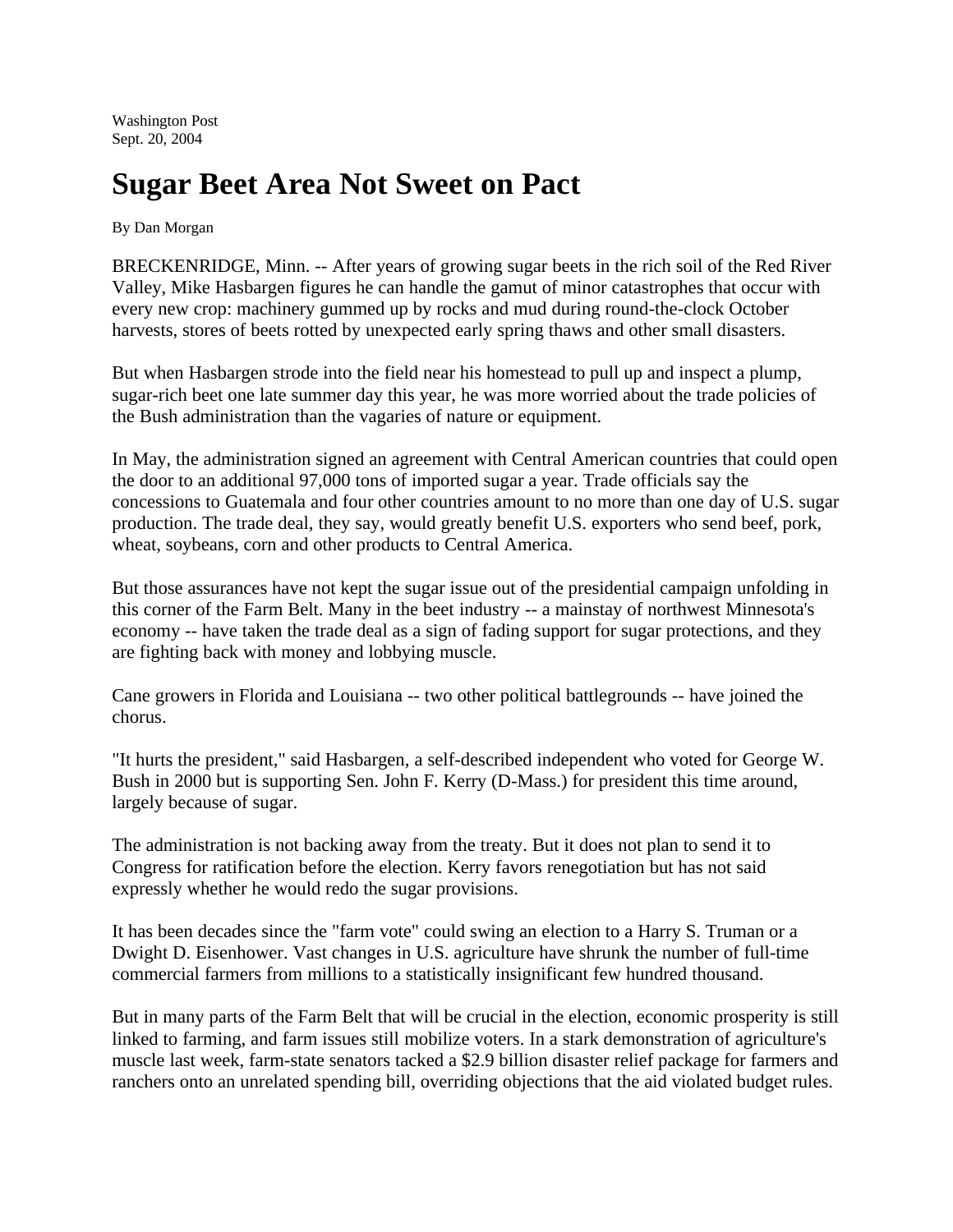Minnesota last voted for a Republican for president in 1972. Yet Bush lost Minnesota in 2000 by just two percentage points -- thanks in part to his 15-point margin in the huge 7th Congressional District covering the state's rural northwest quadrant, including the beet-growing country along the Red River. Political analysts say the president must run that strong in the district this year to capture the state's 10 electoral votes.

Strong farm prices are a clear asset for the president right now, as are the conservative leanings of many rural voters on issues such as gun control. But sugar is a major wild card.

"Bush is in trouble in Minnesota," said the 7th District's representative, Collin C. Peterson, a popular conservative Democrat and one of the strongest advocates in Congress for the sugar program. The reasons, he said, are the Iraq war, the budget deficit -- and sugar.

Peterson's district shows why agriculture matters. The district is first in the nation in sugar and turkey production, second in soybeans, third in wheat and fourth in corn. Driving along the twolane blacktops and gravel section roads, one sees huge wheat combines churning up clouds of dust and miles of ripening soybeans and beets.

Politically, the district displays a distinctly independent streak. Peterson, the Democrat, has won recent elections by 2 to 1 margins, and voters often send Democrats to the state Legislature. Ralph Nader garnered almost 5 percent of the vote in 2000, a sign that prairie populism still flourishes here.

When Germans and Scandinavians settled these parts in the 19th and  $20<sup>th</sup>$  centuries, they found nothing but a grassy prairie. For years, wheat was the main cash crop. But in the 1950s, sugar beets were introduced in the fertile, gently tilting plain on both sides of the north-flowing Red River boundary between Minnesota and North Dakota.

Rainfall, good soil and cold winters that allowed farmers to store beets on their farms without spoilage gave growers a competitive edge. Although beets are also grown in western and other Midwestern states, the Red River Valley accounts for more than 40 percent of U.S. beet sugar production and one-fifth of all U.S. sugar output. The area's \$1 billion-a-year sugar crop, produced on a half-million acres by more than 1,000 farmers, supports about 32,000 jobs yearround in processing and related services, according to the industry.

As big a business as it is, it is still family farming. Hasbargen, two sons and a brother handle 2 1/2 square miles of beets with the help of only a few hired hands. During harvest, the Hasbargens all put in 12-hour shifts day and night on the huge machines that "top" (cut off the bushy leaves of the plants) and then dig up the beets.

Underpinning the industry, however, is an elaborate federal program that protects U.S. growers from a world market glutted with cheap sugar. Quotas limit sugar imports to the United States to about 1.2 million tons a year, and the government sets the annual level of production and enforces it through acreage allotments that cooperatives hand down to individual farmers.

Although the program is supposed to operate at no cost to taxpayers, the 2002 farm bill restored